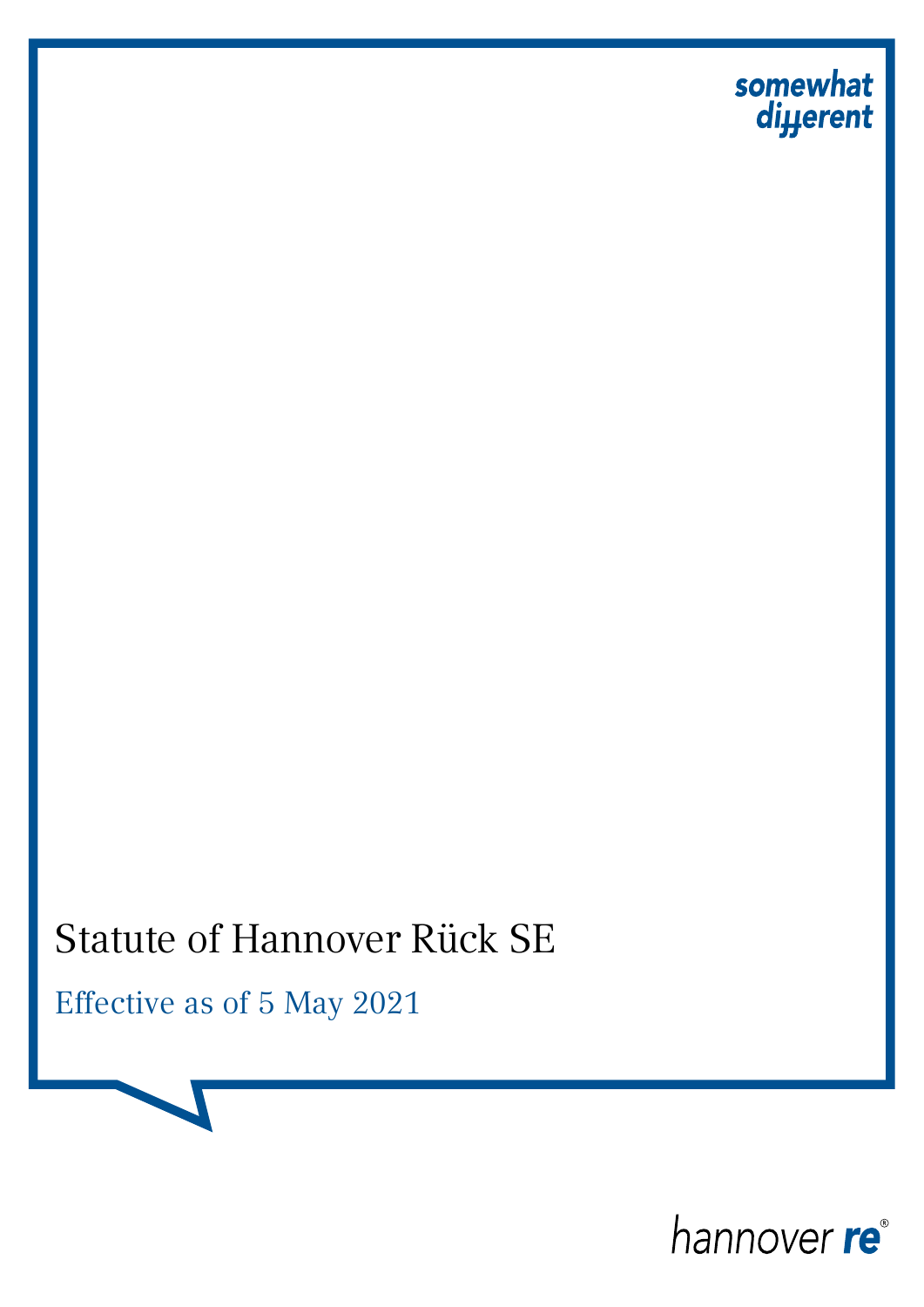## I. General Provisions

#### Article 1 Company name, registered office

- (1) The name of the Company is Hannover Rück SE.
- (2) Registered Office of the Company is in Hannover.

#### Article 2 Subject of the Company

- (1) Subject of the Company is reinsurance. The Company can also operate other classes of insurance.
- (2) The Company is entitled to perform all transactions and carry out all measures deemed appropriate to serve the subject of the Company. It may also set up, acquire or invest in other enterprises of a similar or related type, or sell it or sell its shares in it as well as manage such enterprises or limit itself to the administration of its investment. It can outsource its operation wholly or partly to affiliated companies.

# II. Share Capital and Shares

#### Article 5 Amount and Division of Share Capital

- (1) The share capital of the Company amounts to EUR 120,597,134.00. It is divided into 120,597,134 registered no-par shares. The share capital has been raised by means of identity-preserving conversion of the former Hannover Rückversicherung AG into an European Association (SE).
- (2) Form and content of the share certificates, of the dividend coupons and the renewal talons shall be determined by the Management Board. One certificate can be issued for several shares. Entitlements of the shareholders for securisation of their shares shall be excluded.
- (3) Capital contributions for registered shares need not be paid up in full, if outstanding contributions towards the previous share capital are still payable.
- (4) In the event of an increase in share capital, profit sharing of new shares can be determined in deviation of Section 60 AktG [Aktiengesetz, Corporation law].

#### Article 3 Fiscal Year

The fiscal year shall be the calendar year.

#### Article 4 Announcements and Information

- (1) Announcements by the Company shall be published in the Bundesanzeiger [Federal Gazette].
- (2) Information to registered shareholders of the Company may be transmitted by electronic means.

#### Article 6 Contingent capital

The share capital is increased contingently by up to EUR 24,119,426.00 through the issue of up to 24,119,426 new registered no-par-value shares with a dividend entitlement effective from the beginning of the financial year in which they are issued

The contingent capital increase shall be used for granting shares to the holders of bonds and/or profitsharing rights with conversion rights or warrants or conversion obligations that are issued by the company or its subordinate group affiliates on the basis of the authorisation resolution adopted by the Annual General Meeting on 5 May 2021 in the period until 4 May 2026

The shares are to be issued at the price that is determined as the conversion or subscription price in accordance with the aforementioned authorisation resolution. The contingent capital increase will be implemented only to the extent that the bearers of the aforementioned bonds and/or profit-sharing rights exercise their conversion or subscription rights or fulfil any conversion obligations that may be incumbent upon them and insofar as already existing shares are not used for servicing. The Executive Board is authorised to determine the further specifics of implementation of the contingent capital increase..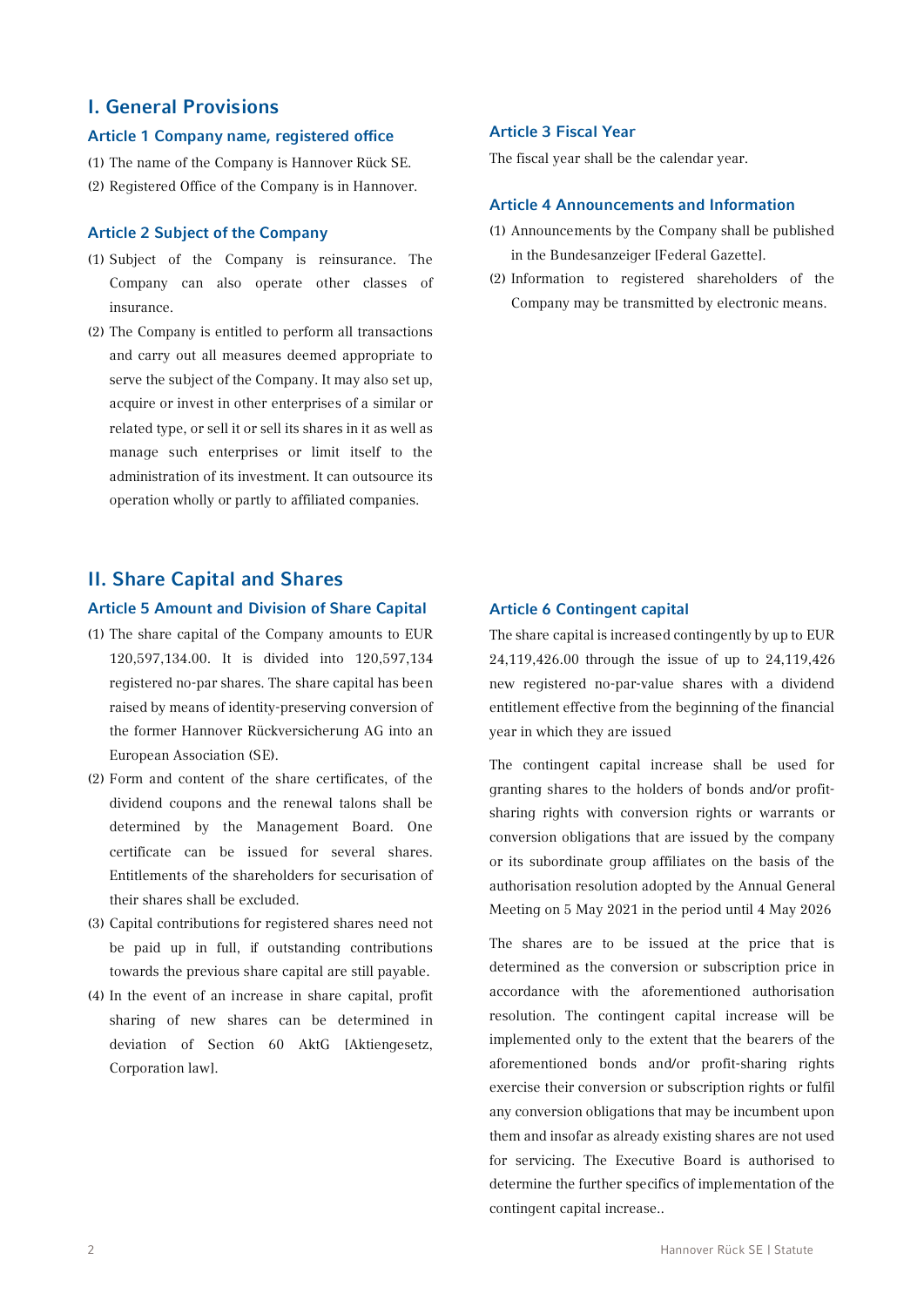#### Article 7 Authorised Capital

(1) The Executive Board is authorised, with the consent of the Supervisory Board, to increase the share capital in the period until 4 May 2026 through the issue of new registered no-par-value shares on one or more occasions, although by not more than a total of EUR 24,119,426.00 against cash and/or non-cash contributions (Authorised Capital 2021 / I).

The Executive Board is authorised, with the consent of the Supervisory Board, to exclude the subscription rights of shareholders

- in order to exclude fractional amounts from the subscription right insofar as this is necessary to grant the holders of convertible bonds and / or bonds with warrants as well as convertible profitsharing rights issued by the company or its subordinate group affiliates a subscription right to new shares to the extent to which they would be entitled after exercise of their conversion right or warrant or after fulfilment of any conversion obligation, or
- if the pro-rata amount of the share capital apportionable to the new shares does not exceed 10% of the share capital existing upon entry into force of this authorisation and upon adoption of the resolution regarding exercise of the authorisation and provided the issue price is not significantly lower than the market price. The amount apportionable to shares that are issued or sold during the period of this authorisation on the basis of a corresponding authorisation subject to the exclusion of subscription rights in direct or analogous application of § 186 (3) Sentence 4 Stock Corporation Act (AktG) (in conjunction with Article 9 (1) Letter c) ii) of the SE Regulation shall be counted towards the amount of 10% of the share capital.

In addition, the Executive Board shall be authorised, with the consent of the Supervisory Board, to exclude subscription rights in the case of capital increases against non-cash contributions if the exclusion of subscription rights is in the overriding interest of the company.

The sum total of shares issued against cash and noncash con-tributions on the basis of this authorisation subject to the exclusion of subscription rights may not exceed a pro rata amount of the share capital of EUR 12,059,713.00; shares issued to service bonds and/or profit-sharing rights with conversion rights or warrants or conversion obligations shall be counted towards this limit, insofar as the bonds or profit-sharing rights are issued during the period of this authorisation subject to the exclusion of subscription rights; shares sold during the period of this authorisation on the basis of an authorisation to use treasury shares pursuant to § 71 (1) No. 8 Sentence 5 Stock Corporation Act (AktG) (in conjunction with Article 9 (1) Letter c) ii) of the SE Regulation) subject to the exclusion of subscription rights shall also be counted.

The Executive Board shall also be authorised, with the consent of the Supervisory Board, to determine the further content of the rights attaching to the shares and the terms of the share issue.

(2) The Executive Board is authorised, with the consent of the Supervisory Board, to use an amount of up to EUR 1,000,000 of the authorised capital existing under (1) for the issue of new registered no-parvalue shares as employee shares. For this purpose, the Executive Board is authorised, with the consent of the Supervisory Board, to exclude the subscription rights of shareholders in order to issue the new shares to persons in an employment relationship with the company or one of its group affiliates. This authorisation may be exercised on one or more occasions, although up to no more than the total amount defined in Sentence 1.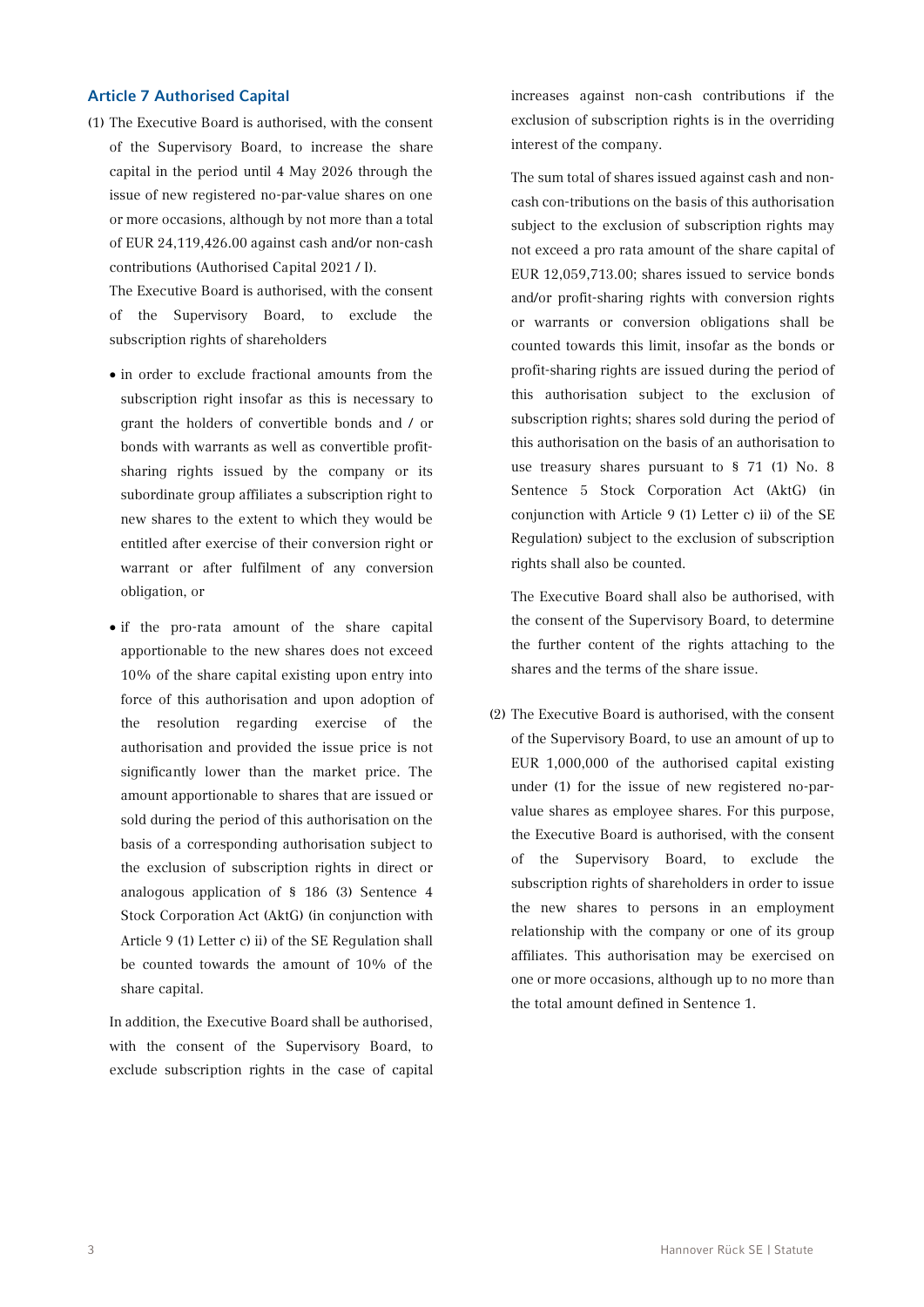#### III. Management Board

#### Article 8 Composition, term of office

- (1) The Management Board shall consist of no less than two persons. Furthermore it shall be up to the Supervisory Board to determine the number of members of the Management Board. The Supervisory Board can appoint a Chairman of the Management Board.
- (2) The members of the Management Board are appointed by the Supervisory Board for a term of five years maximum. Re-appointments for five years maximum shall be permissible.

# IV. Supervisory Board

#### Article 10 Composition, Term of office, Resignation

- (1) The Supervisory Board shall consist of nine members appointed by the General Meeting. Of these nine members, three shall be appointed on recommendation by the employees. The General Meeting shall be bound by these recommendations for the appointment of the employees' representatives. Other than that, the General Meeting shall not be bound to proposed candidates. In the event that legal provisions concerning involvement of employees in a European Association (SE Beteiligungsgesetz – SEBG Employees Involvement Act) provide for a different appointment procedure for representatives of the employees to the Supervisory Board, the employees' representatives shall be appointed according to the agreed appointment procedure.
- (2) The following persons are appointed members of the Supervisory Board until termination of the General Meeting providing discharge for the first fiscal year of the Hannover Rück SE, for no longer than three years:
	- Herbert K. Haas, Burgwedel, Chairman of the Management Boards of Talanx AG, HDI Haftpflichtverband der Deutschen Industrie V.a.G.,

#### Article 9 Management, Representation

- (1) The Management Board shall direct the business of the Company according to the law and the Statute as well as according to rules of procedure. In so far as the Supervisory Board does not issue rules of procedure for the Management Board, the Management Board shall issue such rules of procedure itself.
- (2) The Company shall be represented by two members of the Management Board or by one member of the Management Board jointly with one holder of power of procuration.
- (3) Resolutions of the Management Board shall be passed with simple majority of votes unless a different majority is prescribed by mandatory law.
	- Dr. Klaus Sturany, Dortmund, former member of the Management Board of RWE AG,
	- Wolf-Dieter Baumgartl, Berg, former Chairman of the Management Boards of Talanx AG, HDI Haftpflichtverband der Deutschen Industrie V.a.G.,
	- Dr. Andrea Pollak, Vienna, Austria, Management Consultant,
	- Dr. Immo Querner, Hannover, member of the Management Boards of Talanx AG, HDI Haftpflichtverband der Deutschen Industrie V.a.G.,
	- Dr. Erhard Schipporeit, Hannover, former member of the Management Board of E.ON AG

The first fiscal year of Hannover Rück SE is the fiscal year in which the change of corporate form of Hannover Rückversicherung AG into a European Association (SE) is registered in the commercial register of the Company.

The remaining three members of the first Supervisory Board shall be appointed on recommendation by the employees.

(3) Subject to the preceding Subsection 2 the members of the Supervisory Board shall be appointed until termination of the General Meeting providing formal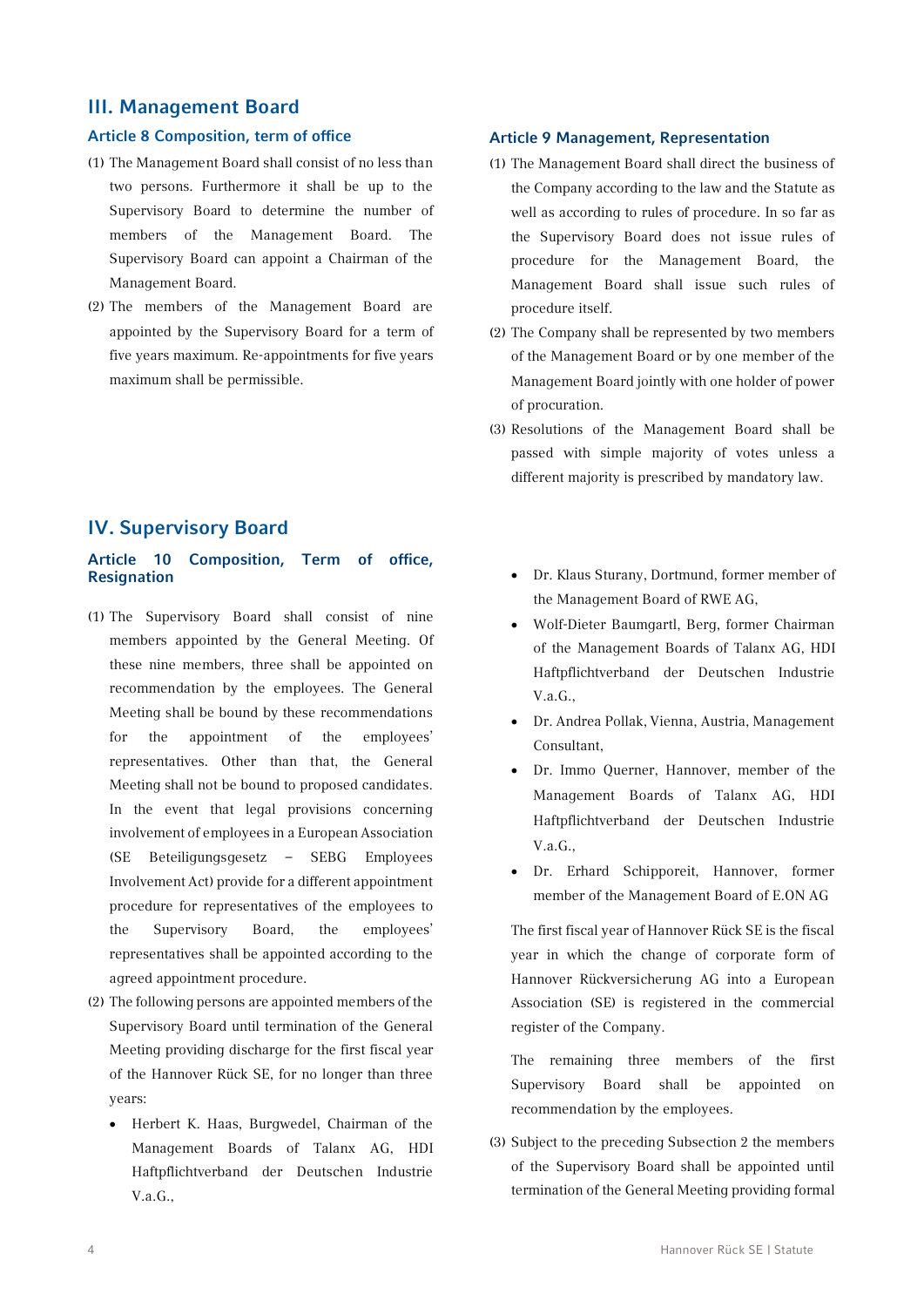approval for the fourth fiscal year after commencement of the term, how- ever, for no longer than for six years. The fiscal year during which the term begins shall not be included in this calculation. Concerning re-appointment the first sentence of this Subsection applies mutatis mutandi. The General Meeting can determine a shorter term for the members of the Supervisory Board it is to elect.

- (4) Every member of the Supervisory Board can resign from his membership by adhering to a notice period of one month even without an important reason by written notice to the Company, represented by the Management Board and the Chairman of the Supervisory Board (if notice is given by the Chairman himself, to his deputy). The Chairman of the Supervisory Board may choose to forgo adherence to this notice period.
- (5) Appointment for a successor of a member who has resigned prior to termination of his term shall be for the remaining period of the term of the resigned member.

## Article 11 Chairman, Deputy Chairman, **Committees**

- (1) Following the ordinary General Meeting during which the Supervisory Board has been newly appointed, a meeting shall take place without special invitation during which the Supervisory Board, chaired by the member of the Supervisory Board eldest by years of life shall elect from among its members the Chairman and the Deputy Chairman. The election is for the term of membership of the member of the Supervisory Board in question. In the event that one of the elected resigns from his office, the Supervisory Board must immediately conduct a new election.
- (2) The Supervisory Board may form committees from among its members and authorise them to pass resolutions, as far as permitted by law.

#### Article 12 Convention, Adoption of Resolutions

(1) Meetings of the Supervisory Board shall be convened by the Chairman or his Deputy as often as required by law or by the operation of the Company.

- (2) Members of the Supervisory Board who are prevented from taking part in person in a meeting of the Supervisory Board or its committees, may ask another member of the Supervisory Board to hand in their written vote.
- (3) The Supervisory Board is quorate if at least two thirds of the members of which it must consist are present; deemed present are also members whose vote is cast according to Subsection 2. The meeting is chaired by the Chairman or  $-$  in case of his absence – by his Deputy. If both are pre vented from taking part, the meeting shall be chaired by the member of the Supervisory Board present, eldest by years of life and representing the shareholders.
- (4) Resolutions require the majority of votes cast unless provided differently by law. In the event of a tie – also concerning elections – the vote of the Chairman shall be the ruling vote. Voting procedures are determined by the Chairman of the meeting.
- (5) Resolutions can also be passed without convening of a meeting by way of written facsimile or telephone ballot or by way of e-mail with digital signature if the Chairman arranges this procedure and the majority of the members of the Supervisory Board do not contradict. Such resolutions are acknowledged by the Chairman in writing and are sent to all members.
- (6) The Chairman and in case of his absence his deputy shall be entitled to make declarations of intent on behalf of the Supervisory Board which are required for the implementation of the resolutions of the Supervisory Board and its committees and to accept statements on behalf of the Supervisory Board.
- (7) A memorandum has to be prepared concerning the proceedings of the Supervisory Board which is to be signed by the Chairman.

#### Article 13 Measures and Transactions Requiring Approval

- (1) The Management Board shall carry out the following measures and transactions only with the approval of the Supervisory Board:
	- a) adoption of strategic principles and objectives,
	- b) adoption of the annual profit planning,
	- c) issuing or changing of investment guidelines,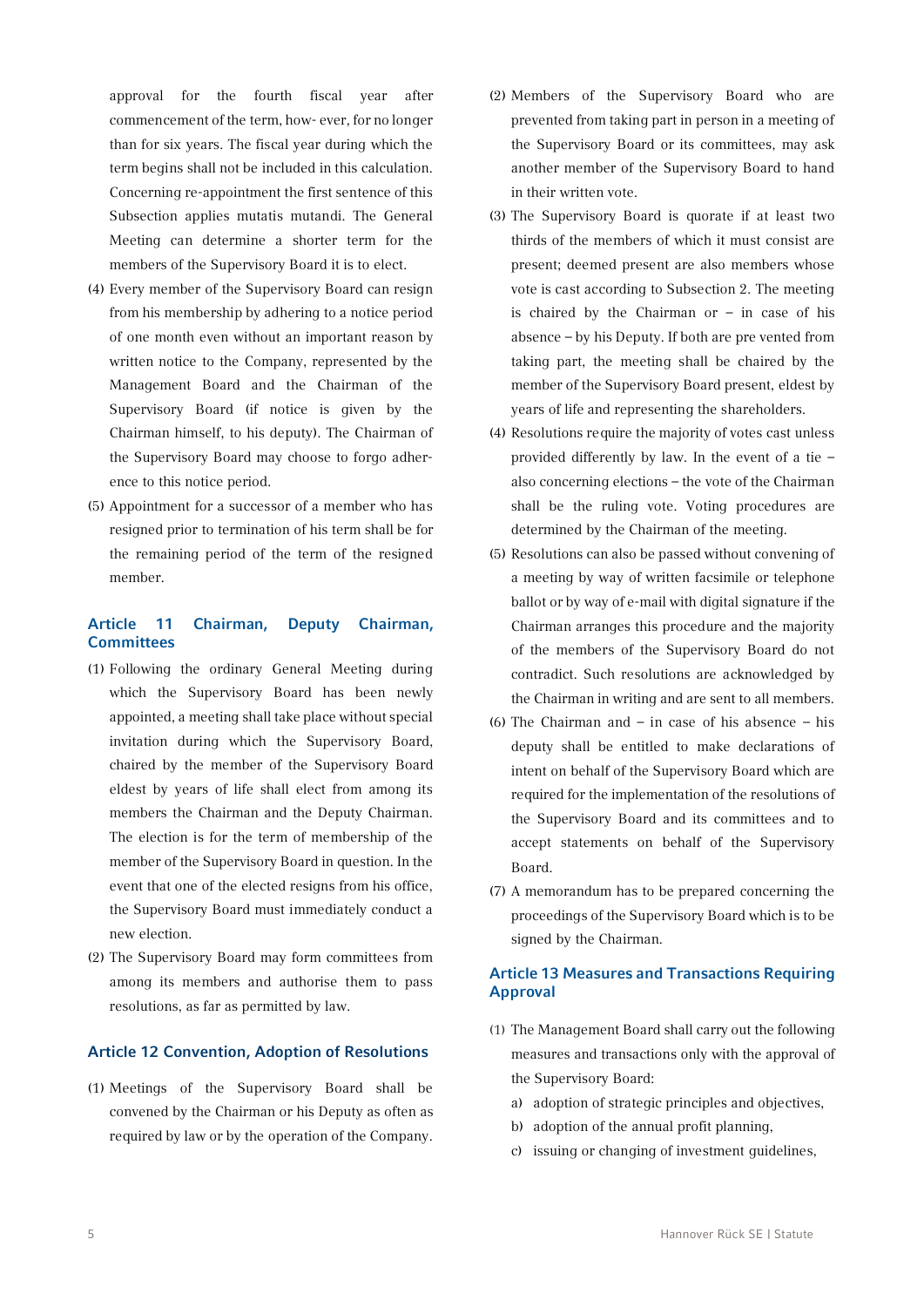- d) concluding, changing or terminating of intercompany agreements as well as of essential cooperation agreements,
- e) adoption of medium and long-term Company and partial group planning.
- (2) Subsection 1 (b) contains transactions which require authorisation as defined by Subsection 1, individual authorisations by the Supervisory Board shall not be required if the Supervisory Board has expressly declared them superfluous when adopting the annual profit planning.
- (3) The Supervisory Board may resolve to determine further measures which require its approval. Approval can be given in the form of a general authorisation for a list of determined transactions. Such authorisation must name the exact transactions in question as well as give the purpose and the timeframe during which they have to be executed.

#### Article 14 Remuneration

- (1) The members of the Supervisory Board receive an annual fixed remuneration as well as reimbursement for their expenses. The chairman receives two-anda-half times the standard fee, the deputy receives one-and-a-half times the standard level of remuneration.
- (2) The remuneration for the members of the Supervisory Board will be determined for the first time for the financial year 2021 and will be set at EUR 75,000.00 per member until further notice. The remuneration for the chairman will amount to EUR 187,500.00, the remuneration for the deputy chairman of the Supervisory Board will amount to EUR 112,500.00. Supervisory Board members who

# V. General Meeting

#### Article 15 Venue, Convention, Ordinary General **Meeting**

(1) The General Meeting shall take place at the Company's registered address, in a community in the district of Hannover or in a community in the Federal Republic of Germany with more than 100,000 inhabitants.

are only a member of the Supervisory Board for a part of the financial year will receive the remuneration on a pro rata basis. This applies accordingly for memberships of Supervisory Board committees.

- (3) The remuneration for the members of the Finance and Audit Committee will be determined for the first time for the financial year 2021 and will be set at EUR 25,000.00 per member until further notice. The remuneration for the members of the Standing Committee of the Supervisory Board will be determined for the first time for the financial year 2021 and will be set at EUR 15,000.00 per member until further notice. The chairman of the committee will receive twice this amount.
- (4) The members of the Supervisory Board will be paid an attendance fee of EUR 1,000.00 for participating in Supervisory Board meetings and for participating in meetings of Supervisory Board committees along with reimbursement of their expenses.
- (5) The remuneration components mentioned under paragraph 2 and paragraph 3 for a financial year will become due after the General Meeting, which will pass a resolution concerning the discharging of the Supervisory Board for the relevant financial year. The attendance fee mentioned under paragraph 4 will become due at the start of the relevant meeting and will be transferred to the members of the Supervisory Board as well as the remaining remuneration components. If two or more meetings of the Supervisory Board or its committees fall on one day a total of only one attendance fee shall be owed. The company reimburses any value added tax payable on remuneration and attendance fees, where such tax is incurred

(2) The General Meeting shall be convened at least 36 days prior to the day of the meeting. The day of the General Meeting and the day of convening the meeting shall not be included in the 36 days.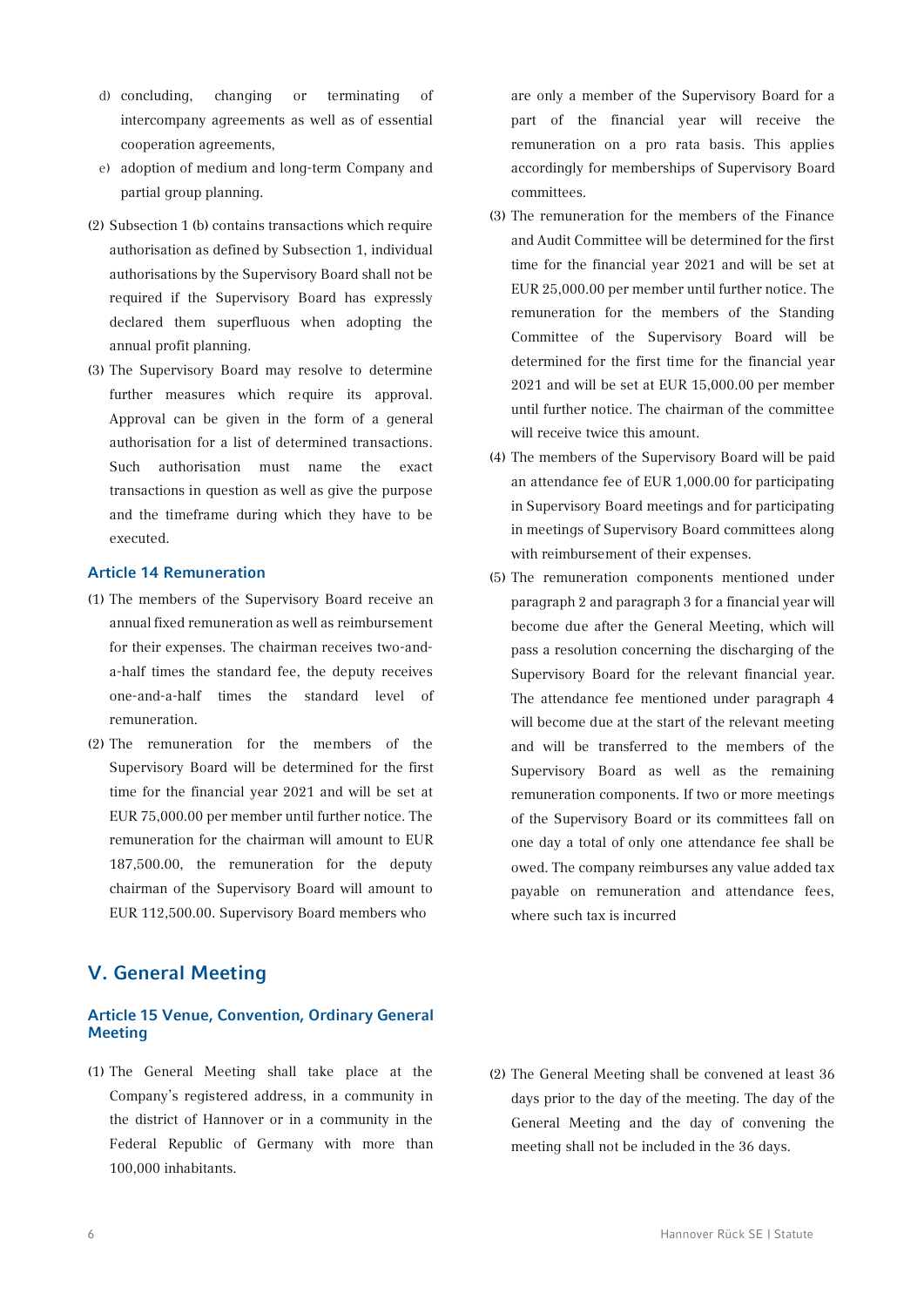(3) The ordinary General Meeting shall take place within the first six months after the end of each fiscal year. It passes resolutions particularly concerning the formal approval of the actions of the members of the Management Board and the Supervisory Board as well as concerning profit appropriation.

#### Article 16 Participation Right, Voting Rights

- (1) Eligible for participation in the General Meeting and to exercising voting rights shall be those shareholders who have signed up in due time for participation in the General Meeting and who are entered into the share register for the declared shares. Registration has to be received at the address notified in the invitation letter no later than 6 days before the General Meeting. The day of the General Meeting and the day of receipt are excluded.
- (2) Voting can be exercised by proxy. authorisation, its withdrawal and proof of authorisation towards the Company require written or electronic form. Details concerning the authorisation shall be notified together with the invitation letter to the General Meeting in which an alleviation of the requirement of written or electronic form can also be decided. Section 135 AktG remains unaffected.
- (3) In the event that the Company has nominated proxy holders and if these proxy holders are authorised to exercise voting rights, the authorisation can be given within the framework of legal provisions in any manner approved by the Company. Details of the authorisation shall be published together with the invitation letter to the General Meeting in the Company's gazette.
- (4) The Management Board is authorised to make provisions that in General Meetings shareholders can exercise all or individual rights partly or wholly by means of electronic communication (online participation) without being pre- sent at the venue and without a proxy. The Management Board can regulate details of scope and procedure of the online participation.

(5) The Management Board is authorised to make provisions that shareholders can cast their votes in writing or by way of electronic communication also without participating in the General Meeting (postal vote). The Management Board can regulate procedures for the postal vote in detail.

#### Article 17 Chair, transmission of the meeting

- (1) The Chairman of the Supervisory Board shall chair the General Meeting, in the event of his absence his deputy. If both are prevented from taking place the chair goes to the member of the Supervisory Board of the shareholders eldest by years.
- (2) The Chairman regulates the procedure of the General Meeting. In particular he determines the sequence in which the items on the agenda are covered, the manner, form and sequence of ballots as well as the sequence of speakers.
- (3) The Chairman can allocate and restrict appropriate time for questions and speeches. He is particularly entitled to set, at the beginning of the General Meeting, an appropriate timeframe for the entire procedure of the General Meeting as well as for individual items on the agenda or for individual speakers.
- (4) The Chairman can order video and / or sound transmission of the General Meeting in a manner determined by him if this has been announced in the invitation to the General Meeting.

#### Article 18 Adoption of Resolutions

- (1) Voting rights start with the complete payment of capital contributions. Every no-par share accords one vote.
- (2) Unless there are mandatory legal provisions to the contrary, resolutions of the General Meeting shall be adopted by simple majority of the votes cast, and, in as far as a capital majority is mandatory, by simple majority of the share capital represented at the time of adoption of the resolution. Resolutions concerning changes of the Statute can be adopted by simple majority of votes cast as long as no less than half of the share capital is represented and if a higher capital majority is not compulsory by law.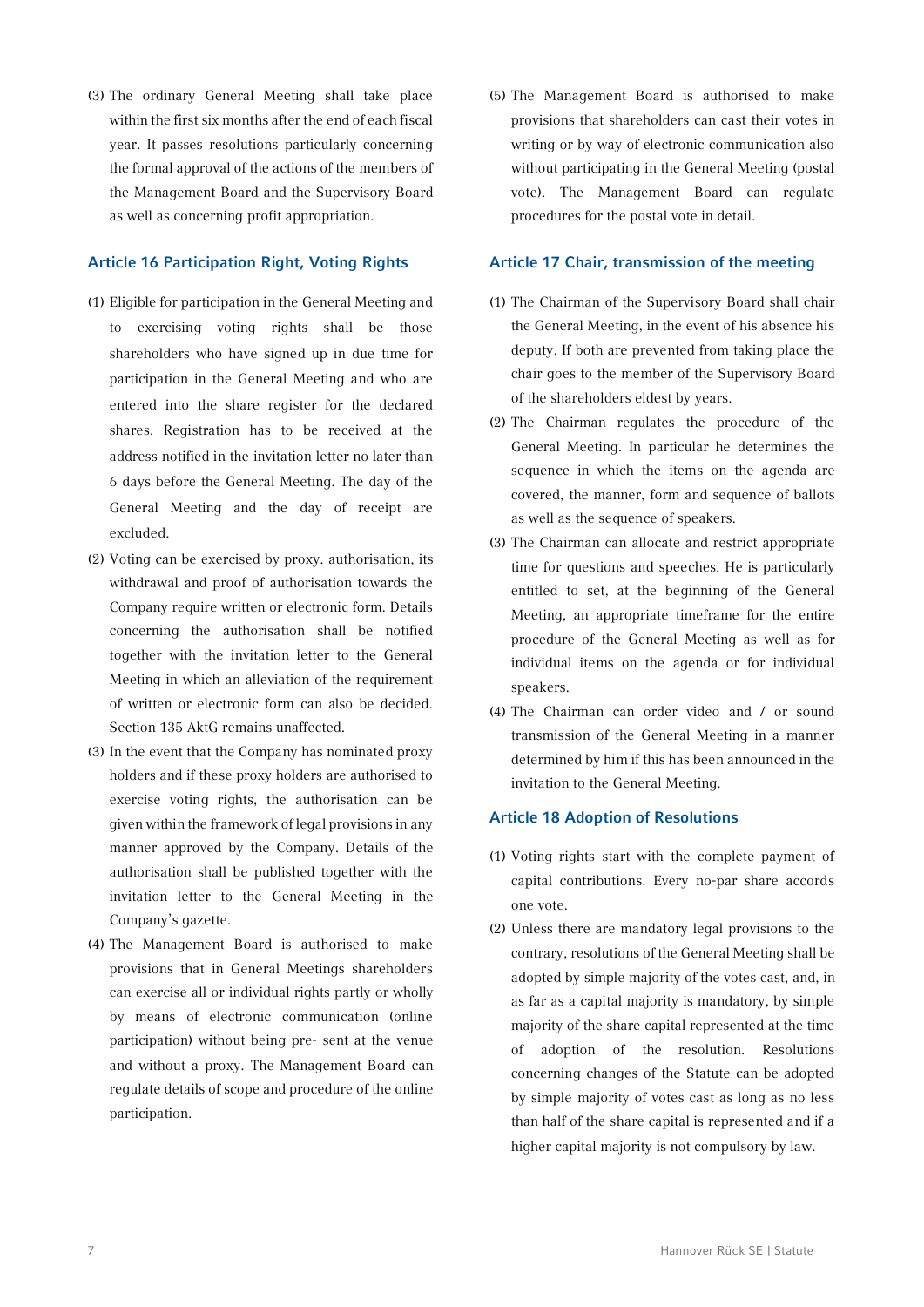#### Article 19 Elections

If no majority can be achieved at the first ballot, a shortlisted election between the two contenders who have achieved most votes shall take place. If more than two

# VI. Advisory Board

#### Article 20 Advisory Board

(1) The Supervisory Board may establish an Advisory Board with no more than ten members in order to promote business relations. The Advisory Board advises the Management Board in fulfilling its tasks.

# VII. Annual Financial Statement and Profit Appropriation

Article 21 Annual Financial Statement

Within the first ten months of a fiscal year the Management Board shall present the Supervisory Board and the annual auditor with a balance sheet, income statement, notes (annual financial statement) and the management report for the expired fiscal year. After preparation of the audit report it shall be forwarded to the Supervisory Board without delay. Before that, the Management Board has to be afforded an opportunity to express its opinion.

#### Article 22 Profit Appropriation

(1) Once the Management Board and the Supervisory Board have assessed the annual financial statement, they can allocate up to half of the amount remaining after deduction of statutory reserves and after deduction of possible losses carried-forward to other revenue reserves. Over and above that they may allocate further parts of the annual profit to other revenue reserves as long as the other revenue reserves do not exceed the amount of half of the share capital due to this additional allocation.

contenders have received the same number of votes at the first ballot as well as in the event of a tie within the framework of the short-listed election, the lot drawn by the Chairman shall be the ruling vote.

- (2) The members of the Advisory Board shall be appointed by the Supervisory Board for a period of no more than five years. The Supervisory Board also determines the remuneration for the members of the Advisory Board.
- (3) The Supervisory Board may issue rules of procedure for the Advisory Board.
- (2) In the resolution on the appropriation of the balance sheet profit the General Meeting may allocate further amounts to profit reserves or carry them forward.
- (3) In the case of partially paid shares dividends are calculated according to the amount of the paid contribution. For contributions which are made in the course of a fiscal year, the start of entitlement to dividends can be determined to be either the time of payment of the contribution, or can be rescheduled back to the beginning of the fiscal year or can be postponed to the beginning of the new fiscal year.
- (4) With approval of the Supervisory Board the Management Board can make an advance payment to shareholders after expiration of the fiscal year towards the anticipated balance sheet profit.
- (5) Within the framework of statutory provisions the General Meeting can decide to pay a dividend in kind in addition to or in lieu of the cash dividend.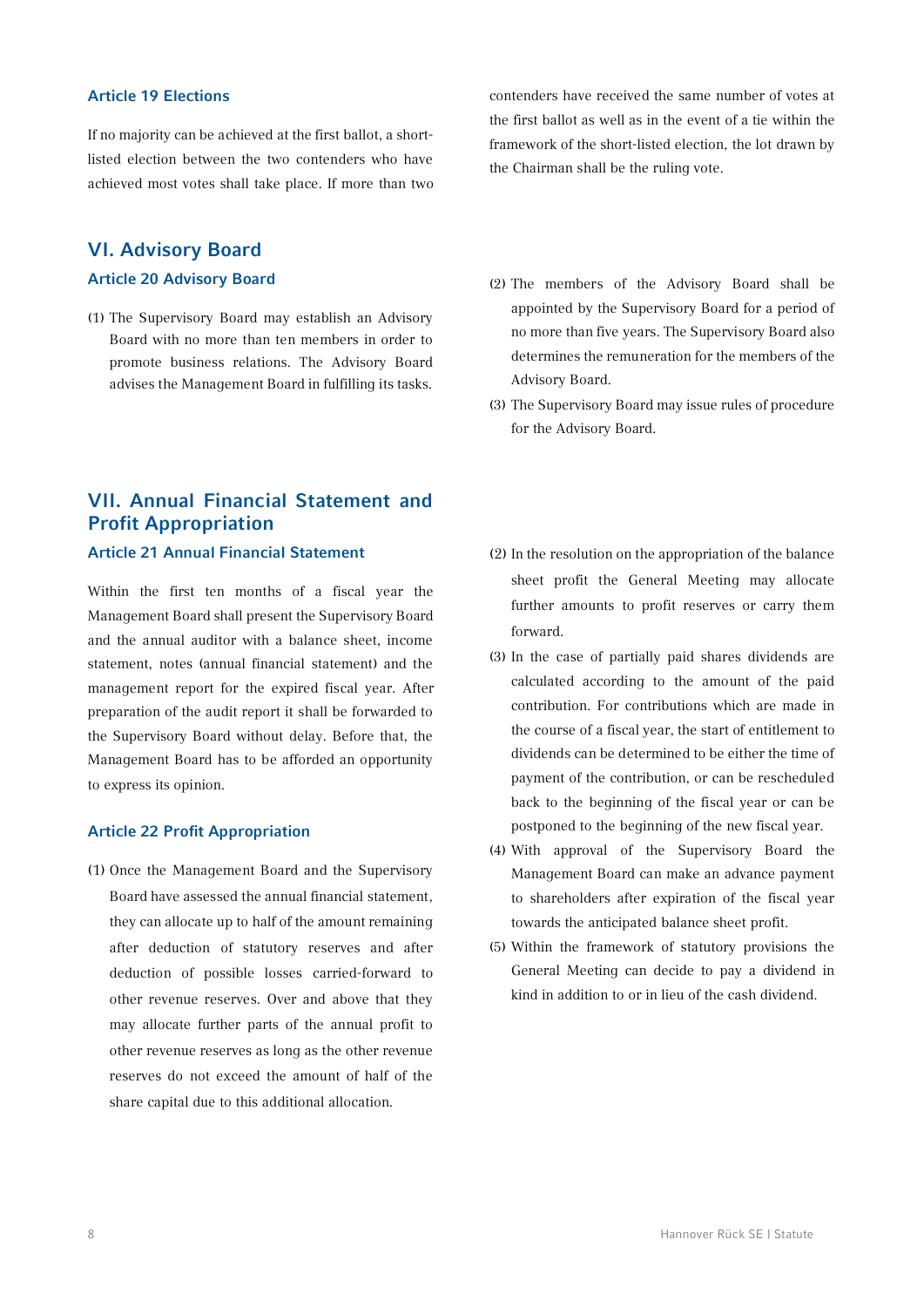# VIII. Amendments of the Statute

# Article 23 Statute

The Supervisory Board is authorised to amend the Statute if only the wording is concerned.

# IX. Formation Expenses

# Article 24 Formation Expenses

Formation expenses relating to the conversion of Hannover Rückversicherung AG to Hannover Rück SE shall be borne in full by the Company.